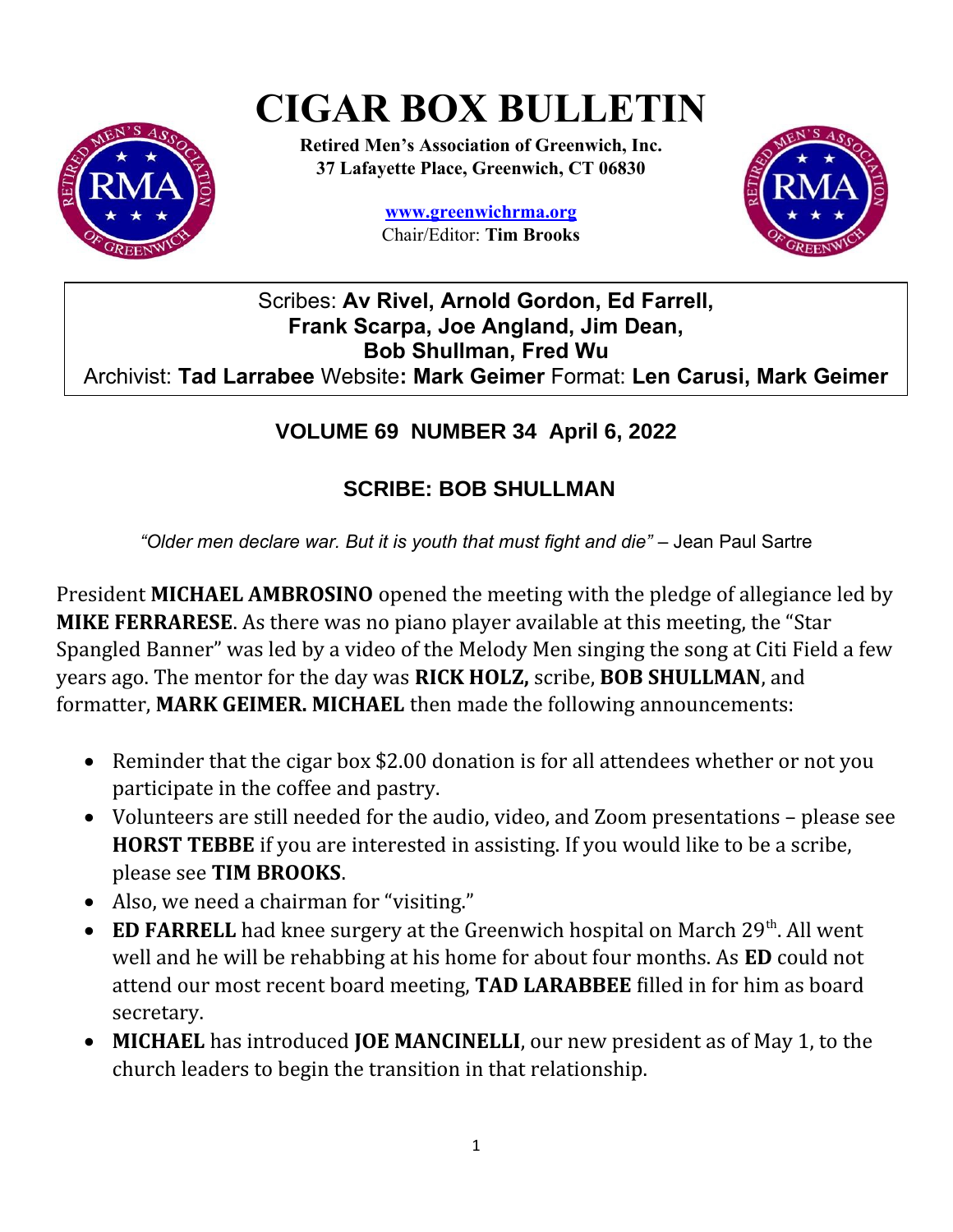With **ARNOLD GORDON** still in Florida, there will be no commentary from our corresponding secretary at this meeting.

*[Ed. note: advised by the editor that he owed us two puns, ARNOLD sent the following from Florida: (1) I thought I saw an eye doctor on an Alaskan island, but it turned out to be an optical Aleutian. (2) Two silk worms had a race. They ended up in a tie. (3) And a bonus: A small boy swallowed some coins and was taken to a hospital. When his grandmother telephoned to ask how he was, a nurse said, "No change yet."]*

Newly elected members of the board of directors, and other officers, are listed on the attached, which supersedes the list distributed last week.

*[\[CLICK HERE](https://docs.google.com/document/d/13dyfZmanIq9_tVYwkvyYH8qTL4WjdyAn/edit?usp=sharing&ouid=112714051636455456827&rtpof=true&sd=true) TO SEE THE FULL LIST OF THOSE ELECTED]*

**MICHAEL** then introduced RMA's jokester of the week, **CARL WHITE**, who delighted everyone with a number of memorable groaners.

Membership chair **PETER STERN** followed with his membership report. There were four birthdays this week:

- **JOHN AWDZIEWICZ** who was 90
- **ALLAN DEERING** who attained 88
- **MIKE FERRARESE** who was 80, and
- **LEN CARUSI** who was 74

Attendance was reported as 55 in-person plus 10 on Zoom with no guests, for a total of 65 members. Plus, it was nice to have back at the meeting **ED PARKER** manning the audio for us, as well as **TOM HEALY**, who has returned from some time in St. Martin. **PETER** then reminded everyone that members should remember to sign-in as a returnee at the member service desk so we can announce it. **PETER** then followed up on **MICHAEL'S**  earlier announcement by saying that we needed some members to share the duties at the member service desk. Two members volunteered during the meeting: **MARK FOX** and **CARL WHITE.** Thank you, gents!

Next up was **TONY COCCHI,** subbing for **DON ROTZIEN. TONY** discussed the ROMEO luncheon scheduled for Thursday at Zody's, the 19<sup>th</sup> hole at the Brennan Golf Course, in Stamford, for which 12 members were already signed up to attend.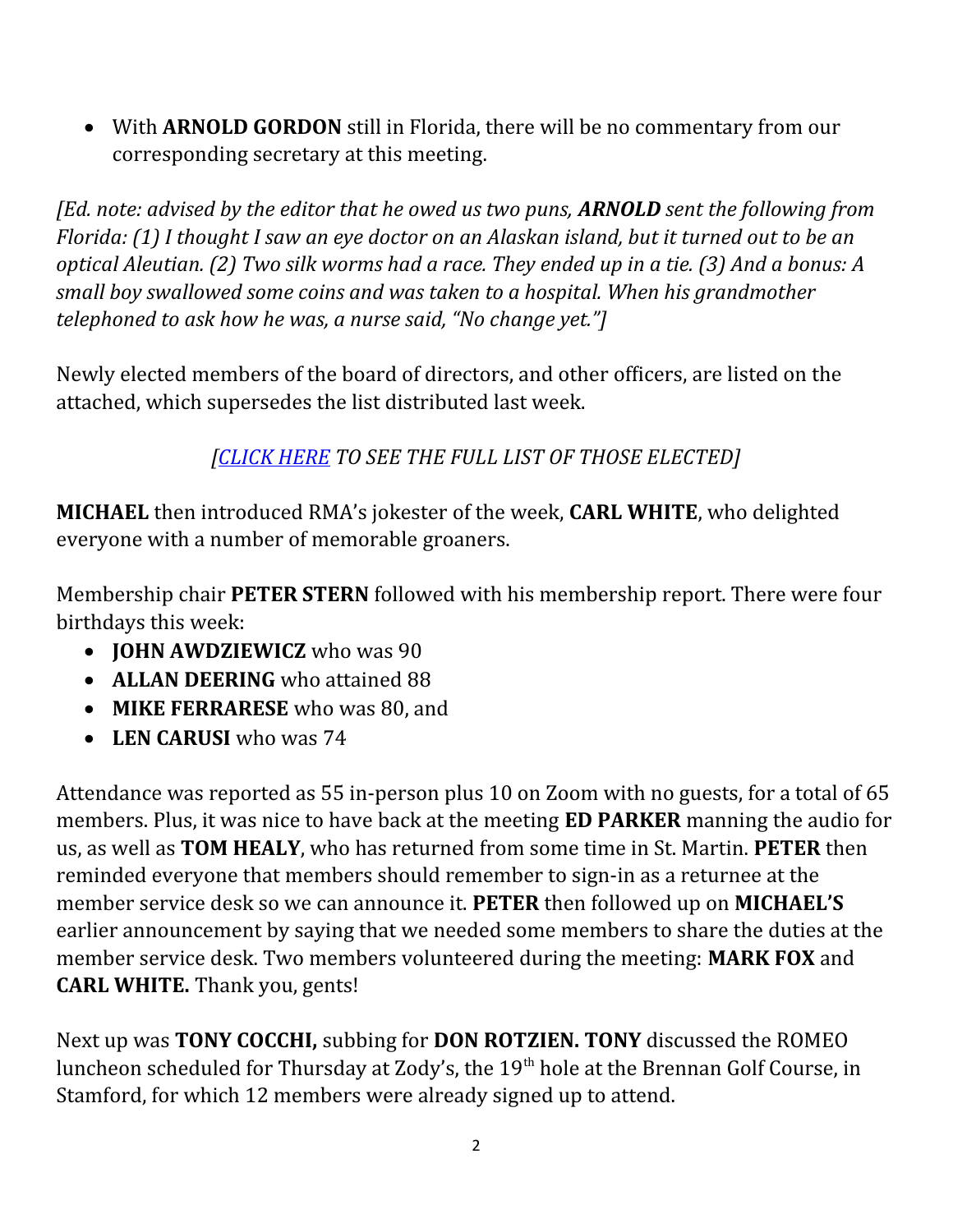Next up was **RICK HOLZ** who briefly reviewed volunteer hours. Thirteen RMA members devoted 99 hours to outside endeavors while ten members devoted 68 hours to inside endeavors. **MAURICE KROHN** was the top RMA volunteer, with a total of 24 hours.

**STEVE BOIES** then came to the microphone and discussed the background of Ransom Wilson, today's speaker, with whom he will be conducting an informative question and answer interview regarding Ransom's thinking about his approach to conducting and the music he loves, as well as potentially becoming the Greenwich Symphony Orchestra's musical director and conductor. Ransom is the fifth of the five candidates competing for that position.

On April 9 and 10 at the Greenwich Symphony Orchestra's Concert, Maestro Wilson will conduct "Dance of the Hours" from the opera "La Gioconda" by Amilcare Ponchielli, "Cello Concerto" by Frederick Delius and Johannes Brahms' *Symphony No. 3*.

Then next week's presenter, Dr. Jun Xu, MD, was discussed. Dr. Xu will be giving a very informative presentation about rehabilitation medicine and acupuncture in Africa. Dr. Jun Xu is the founder and president of Africa Cries Out (ACO), a 501C 3 nonprofit organization located in Riverside, CT. He and his team have traveled to Senegal in West Africa to provide medical and humanitarian services to a leprosy village and other jungle villages since 2013, except for 2015 because of Ebola, and 2020-2021 because of the Covid-19 pandemic.

Africa Cries Out supports two hospitals in Senegal and is helping to build a trade school. ACO provides students with free room, board, and tuition. The trade school has graduated about 80 students over the past two years, and currently enrolls around 40 students. ACO has finished a 10,000 square foot academic building, a 12,000 square foot student dormitory, and is planning to expand its base hospital with inpatient services and an operating room by 4,000 square feet. Since 2013, ACO has spent about \$30,000 per year to support local villagers with food, vegetable oil, etc.

Dr. Jun Xu has been practicing acupuncture and rehabilitation medicine in Riverside since 2000. He is the owner of the Rehabilitation Medicine and Acupuncture Center. He graduated from Jiangxi College of Chinese Medicine in China and finished his residency training in physical medicine and rehabilitation at New York Medical College in 2000.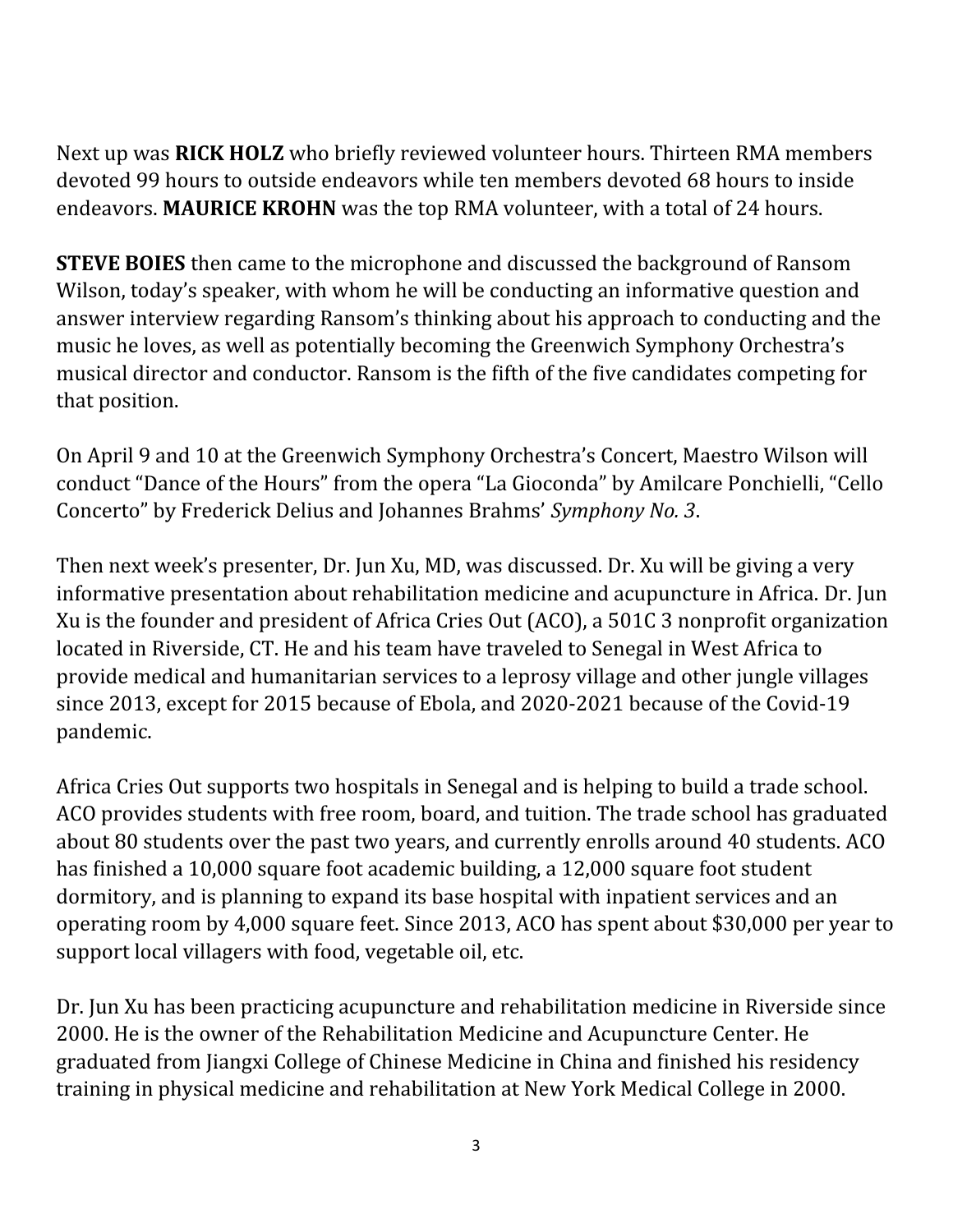Dr. Xu and his medical team recently completed its seventh medical mission in Senegal.

## **FUN AND GAMES**

1**. Hearts: DON CONWAY** advised that this week there were eight players at two tables at the Eastern Greenwich Civic Center. On table one a total of four games were played with all four players winning a game (**MICHAEL AMBROSINO**, **JOHN STANKUNAS, JOHN KNIGHT** and **BOB SHULLMAN). JOHN KNIGHT** and **BOB SHULLMAN** also shot the moon. At table two a total of three games were played. Two games were won by **JACK SWEGER** with one won by **CHARLIE GRAVES**. **JACK** shot the moon twice while **CHARLIE** also did so once.

2. **Bridge: RON MURRAY** reported that notable total scores were **RON FRIEDMAN,** 3,230, **CHARLEY LAND,** 2,980, and **JOHN FEBLES,** 2,820.

3. **Walkers: TAD LARRABEE** reported that after two consecutive weeks of Thursday rain, seven of us finally had good walking weather last Thursday for a nice stroll around Cove Island Park in Stamford. Although it was completely fogged in, we saw many signs of spring and warmer days for walking. An osprey flew overhead on his way to build a nest. We were invited into the Sound Waters headquarters building by a long-time employee who explained the old grist mill remains and showed us historical pictures of the area. Allin-all, it was a very relaxing and fairly slow walk, but one that allowed for lots of good conversations.

4**. Golf: MIKE RYAN** reported that 13 RMAers played golf this week at the Griff on a chilly day. The winners were: 7<sup>th</sup> hole, **TONY COCCHI**, 15<sup>th</sup> hole, **BART BARTHOLOMEW**, and on the 17th hole, **JOE MANCINELLI.** Notable scores were **BART,** 97, **TOM HEALY**, 97, and **JIM BOARDMAN** shot a 96. Sign-up sheets are on the bulletin board for the next two weeks.

**5. Tennis: ANDY HOLMES** reported that this week's opening round winners were **ANDRE MAZUREK** and **ANDY HOLMES,** as well as **MICHAEL AMBROSINO** and **PETER ORBANOWSKI.** The final round winners were **PETER ORBANOWSKI** and **ANDY HOLMES,** along with a very rare tie with **PAT MACCARTHY** and **JIM FISHBEIN** versus **LOU RUPNIK** and **RON FRIEDMAN.**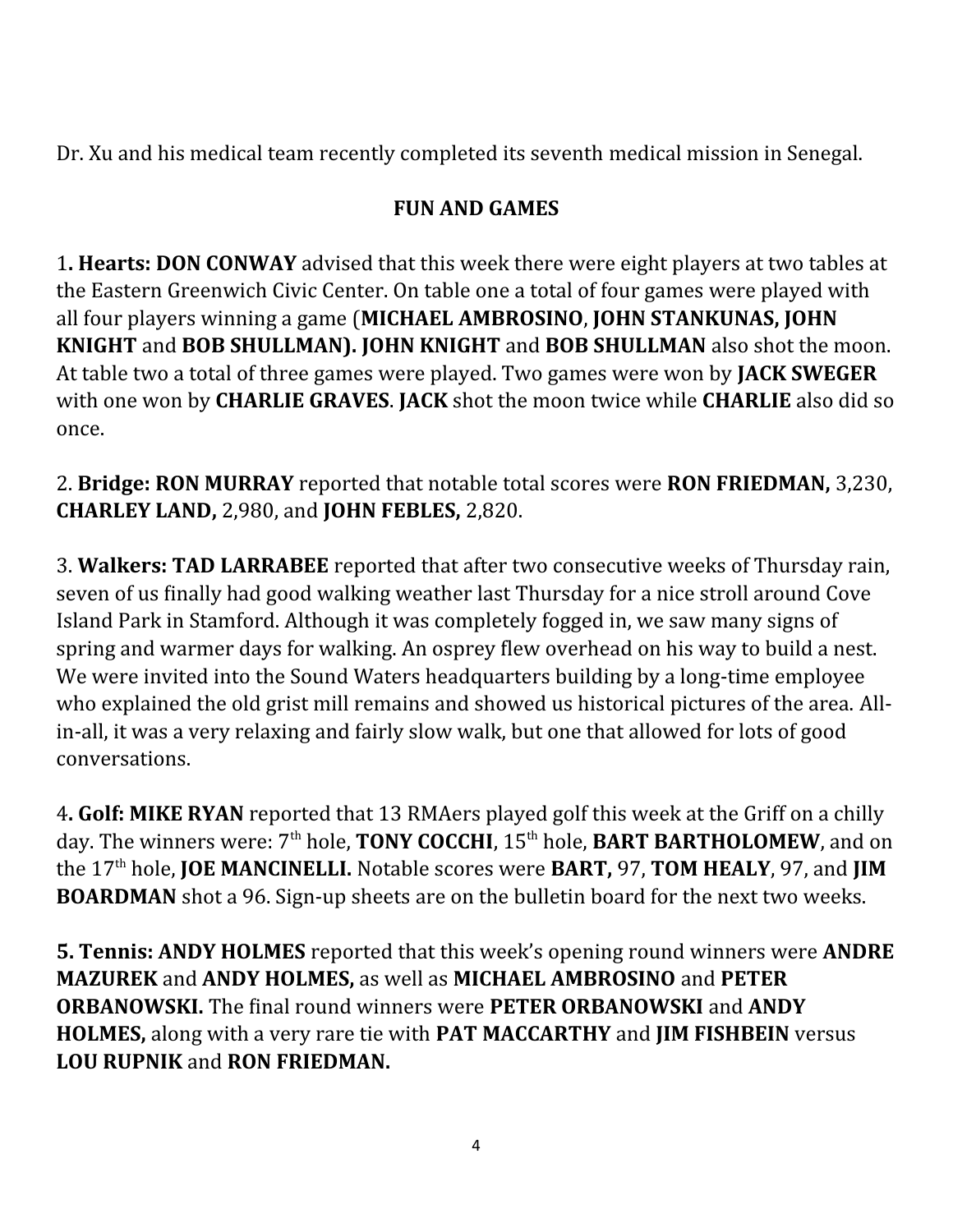6. **Tai Chi: WILL MORRISON** reported there were no tai chi meetings this week. They resume this coming Monday. Bring your stiffest joints and worst balance! Spouses are welcome. Contact **WILL** at [wdmorrison@gmail.com](mailto:wdmorrison@gmail.com) for details.

#### **HUMAN INTEREST STORY**

**JERRY SCHWENDEMAN** then came to the microphone and gave a delightful rendition of the Kingston Trio's parody song, "The Merry Minuet" ("They're rioting in Africa, they're starving in Spain…").

#### **TODAY'S SPEAKER**

After the coffee break, **STEVE BOIES** spoke with Ransom Wilson via a recorded Zoom interview, as Ransom was in California because he had covid and could not get to Greenwich in time for the meeting. They engaged in a very interesting and informative discussion of Ransom's musical background and his thinking about his potentially becoming the musical director and conductor of the Greenwich Symphony Orchestra.

Mr. Wilson is a world-renowned flutist, chamber musician, music educator and conductor. He is a graduate of the North Carolina School of the Arts and the Juilliard School in New York City, where he met and studied with the world-famous flutist Jean-Pierre Rampal. Mr. Wilson then studied conducting with several well-known maestros. He has served as a professor of flute at the Yale School of Music since 1991. He is currently in his sixth season as music director of the Redlands Symphony in Redlands, California. While he is continually in transit from coast to coast and around the world, Mr. Wilson's home base is in Palm Springs, California.

When asked about his musical background, Ransom responded that he started to play the flute while growing up in Alabama, when he was in either the third or fourth grade. He was totally captivated by the sounds that the flute could produce. As his capabilities with the flute grew, he went to school at the North Carolina School of the Arts for about three years. He then applied to and was accepted by Julliard School in New York where he met and was instructed by the world-famous flutist, Jean-Pierre Rampal. After Ransom finished his studies at Julliard, he spent a year studying the flute with Mr. Rampal in Nice and then in Paris as an Atlantique Scholar. One of Ransom's fond memories of Jean-Pierre, who spent most of his time travelling around the world giving recitals, was his telling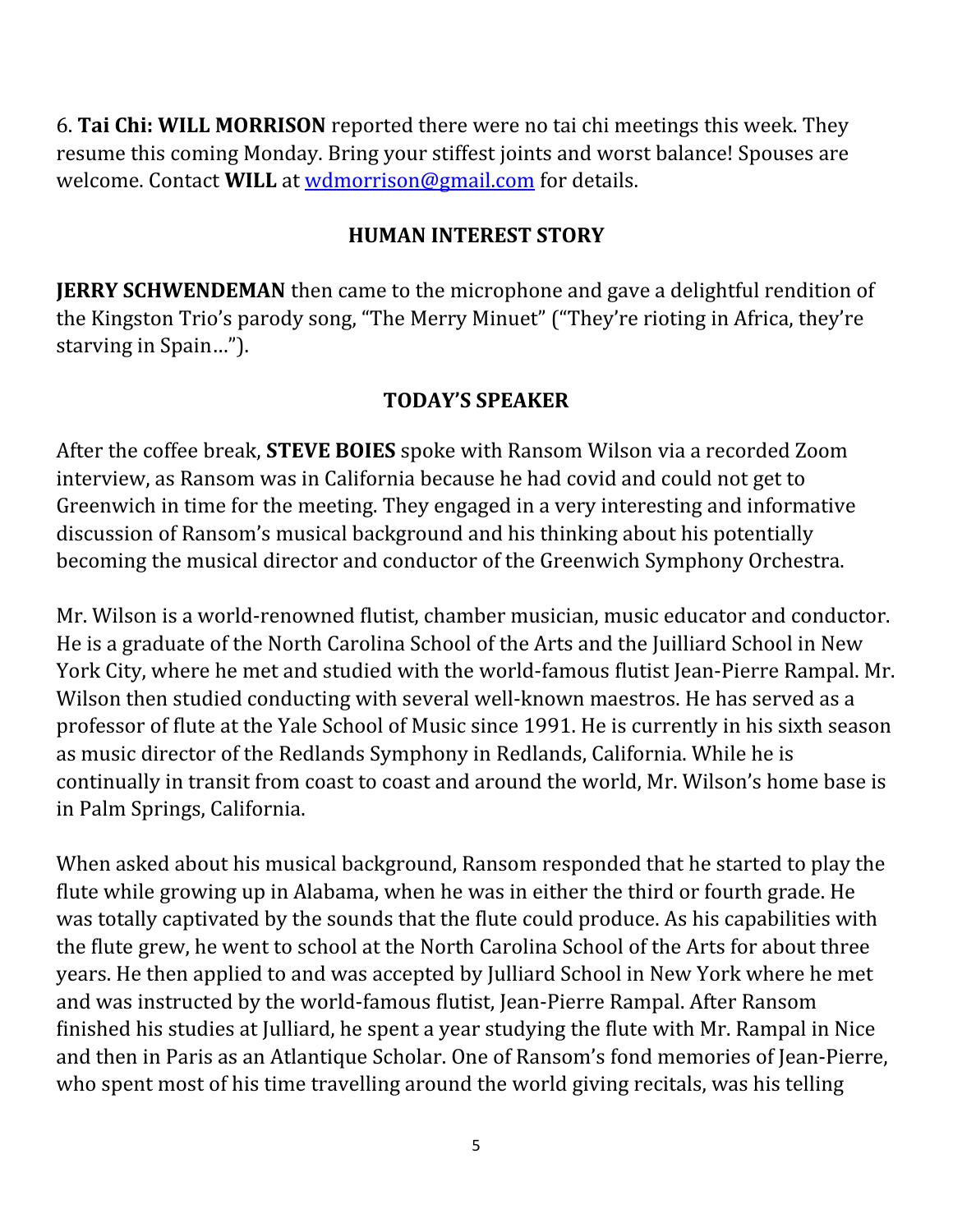Ransom that he saw "fire" and "desire" in him and how he played the flute. Due to his feelings about Ransom's talents, Rampal agreed to be guest artist at Wilson's debut recital.

When Wilson concluded that he did not want to travel as much as Rampal, giving recitals, he began to focus on all of music and in particular the strings, which in turn led him to move on to becoming a conductor. He studied under Leonard Bernstein and other wellknown maestros. Since 1973 he has recorded over 35 albums as flutist or conductor and has three times been nominated for a Grammy Award. He spent 10 years as the assistant conductor at the Metropolitan Opera working with James Levine, whom Wilson recalls as one of the best instructors he ever knew. Ransom is also the founder and conductor of Le Train Bleu in New York City, an ensemble of exciting young musicians who perform the work of contemporary classical music composers.

Ransom continues to serve as a professor of flute at the Yale School of Music while also being the Director of the Redlands Symphony in Redlands, California. As this brief summary of the discussion between **STEVE** and Ransom cannot delve sufficiently into the depth of the discussion that occurred, it is suggested that interested members go to <https://vimeo.com/user9053619/videos>to view the full presentation.

#### **SPECIAL FEATURE**

Past President **PETE UHRY** has asked that we include a few "historical" RMA pictures, with a question of the week. Last week's picture was of a 2019 impromptu, and very informal, session by the Melody Men, in shirt sleeves and shorts.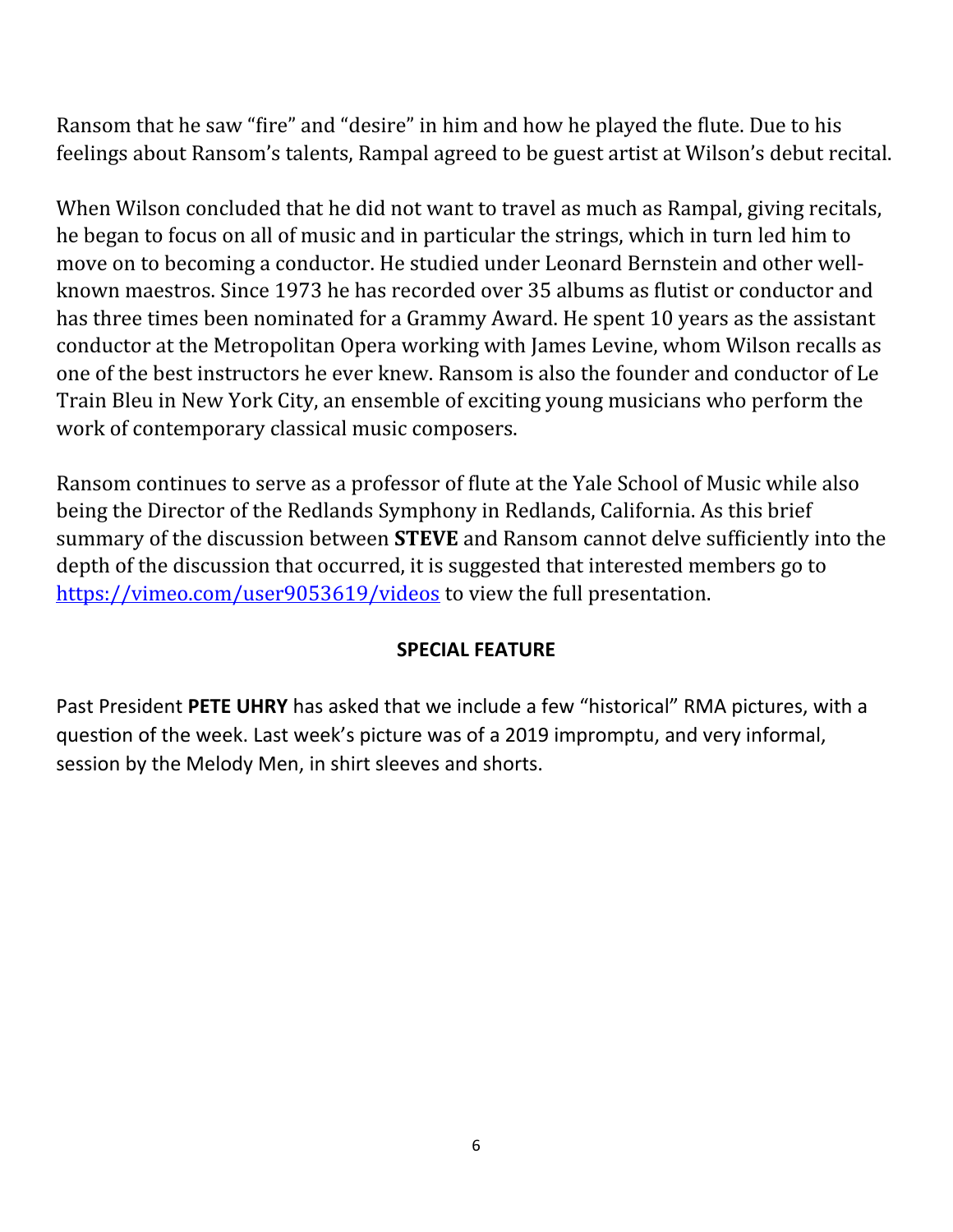

Do you have any pictures of past RMA activities to share?

## **IMPORTANT REMINDERS**

**TO CBB CONTRIBUTORS:** Scribe for the next meeting, on April 13, will be **→FRANK SCARPA←**. Please send a copy of any remarks you want included in the CBB to [frankjscarpa@gmail.com.](mailto:frankjscarpa@gmail.com)

 **ALL MEMBERS**: Do not forget to report all your inside and outside volunteer hours to **JOHN FEBLES** at [jfebles13@gmail.com.](about:blank)

**ALL MEMBERS**: The CBB Team works every week to write and publish an informative and concise bulletin for our members' enjoyment. We welcome new members to join the CBB Scribe Tribe. Please contact **TIM BROOKS** at [tbroo@aol.com](about:blank) if you are interested.

**ALL MEMBERS** are reminded that in addition to streaming on the Internet, RMA speakers are normally shown on the local public access TV channels, Verizon FIOS channel 24 and Optimum (Cablevision) channel 79.

Retired Men's Association of Greenwich, Inc. · 37 Lafayette Place · Greenwich, CT 06830 · USA. Visit our website at **[https://greenwichrma.org .](about:blank)**

#### **RMA 2022 CALENDAR**